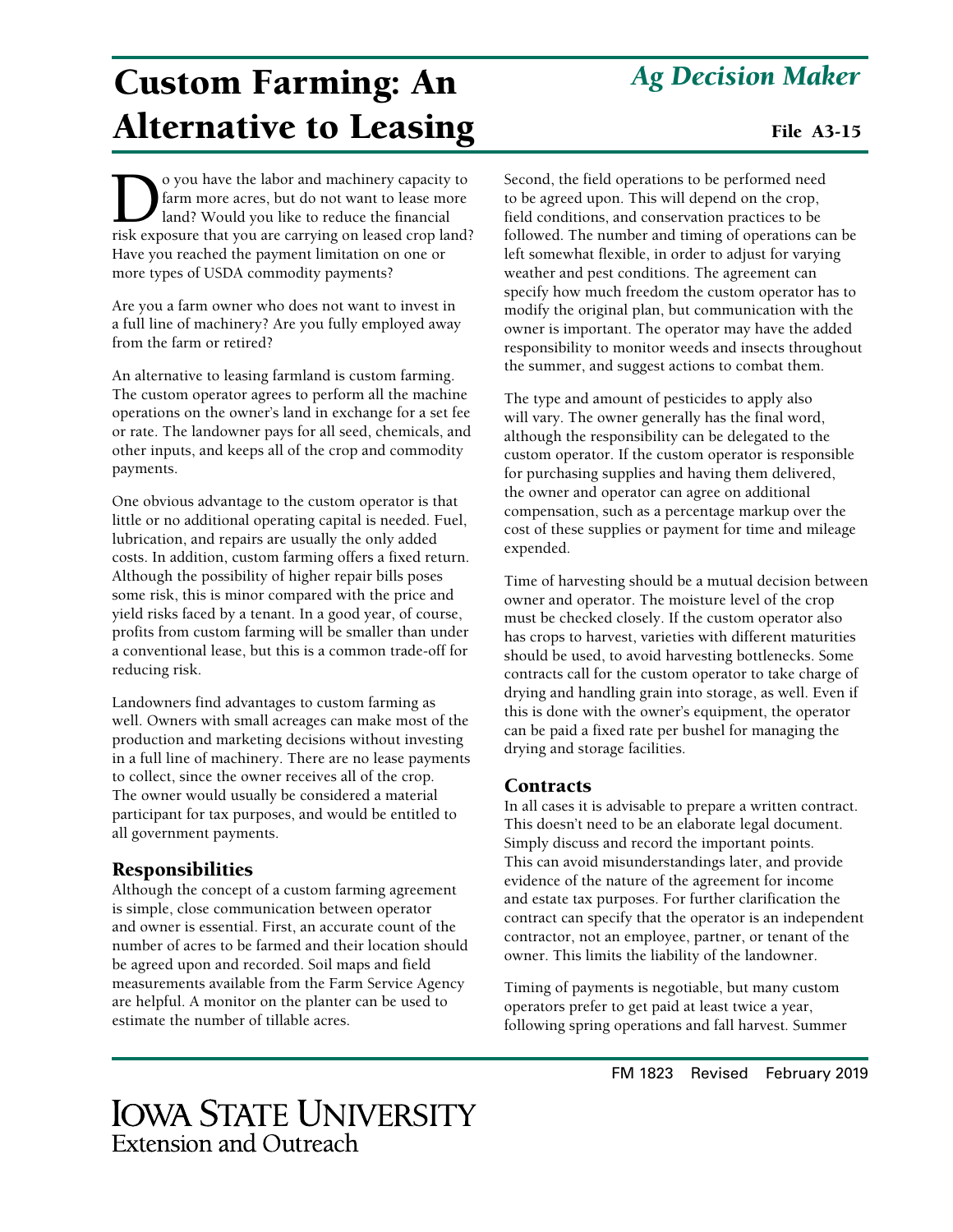weed control and hay harvesting operations may make a third payment desirable. The operator should submit a written itemized statement of work completed, dates, acres, and payment rates to the owner. The agreement may require payment to be made within a specified period after the statement is submitted.

### Determining Payments

Setting the payment rate may be the most difficult part of writing an agreement. AgDM Information File, A3-10 **[Iowa Farm Custom Rate Survey](https://store.extension.iastate.edu/Product/5459)** (FM 1698), https://store.extension.iastate.edu/product/1792, reports average rates and ranges charged for custom farming and individual machine operations. Professional farm management firms also may be able to provide information about local custom rates.

Some contracts call for a single fixed rate per acre for all operations. However, many operators prefer to charge a separate rate for each operation performed. Many different combinations of tillage and weed control operations are possible. Conditions such as terraces, small and irregular fields, or special weed problems may justify a higher rate. Special factors such as timeliness, machine performance, and operator skill also can command higher custom rates. Some operators prefer to charge by the hour for harvesting, mowing, and spraying weeds. Drying charges are usually based on the number of bushels handled, and hauling rates typically vary with distance, as well.

Incentive clauses, such as an extra five to 10 percent payment if crops are planted or harvested by a certain date, can be incorporated into an agreement. Bonuses based on actual yield also are used. However, the operator has no control over weather conditions that affect yields. Calculating the bonus by comparing actual yields to the county averages for the year would help compensate for some of the effects of weather, although county average yield estimates are usually not available until several months after harvest.

#### Other Considerations

Most custom operators inspect the land to be farmed before agreeing to a contract to check for field shape and size, terraces, ditches and waterways, rocks, drainage problems, weed infestations, and access to storage facilities.

Custom operators should check with their insurance agents about obtaining insurance coverage or bonding against damage to machinery or property while doing custom work. Some agents offer special policies for custom operators.

Operators should be realistic about how many acres they agree to farm. AgDM Information File, A3-25 **[Fieldwork Days in Iowa](https://store.extension.iastate.edu/product/5459)** (PM 1874), https://store. extension.iastate.edu/product/5459, shows how many suitable fieldwork days can be expected at different times of the year. Leaving several extra days for emergencies reduces the risk of late planting or harvesting. Timeliness is important for customer satisfaction.

Most contacts for obtaining custom work come about informally. Simply let people know you are looking for work, or for a custom operator. Professional farm managers can help connect owners and operators. Placing classified ads in newspapers and farm publications is useful. Some operators print cards or flyers describing their services and post them in places frequented by farm owners, or incorporate them into a professional or social media for sale website.

Custom operators need to know their own machinery and labor costs. However, the operator may not always be able to charge enough to cover all costs if others are willing and able to do the job for less. Over time, making the extra effort to do high quality work and to communicate regularly with the landowner will probably have more influence than price on the demand for the services of a custom operator.

Iowa State University Extension and Outreach does not discriminate on the basis of age, disability, ethnicity, gender identity, genetic information, marital status, national origin, pregnancy, race, color, religion, sex, sexual orientation, socioeconomic status, or status as a U.S. veteran, or other protected classes. (Not all prohibited bases apply to all programs.) Inquiries regarding non-discrimination policies may be directed to the Diversity Advisor, 2150 Beardshear Hall, 515 Morrill Road, Ames, Iowa 50011, 515-294-1482, extdiversity@ iastate.edu. All other inquiries may be directed to 800-262-3804.

**Prepared by William Edwards, retired extension economist, agdm@iastate.edu**

www.extension.iastate.edu/agdm store.extension.iastate.edu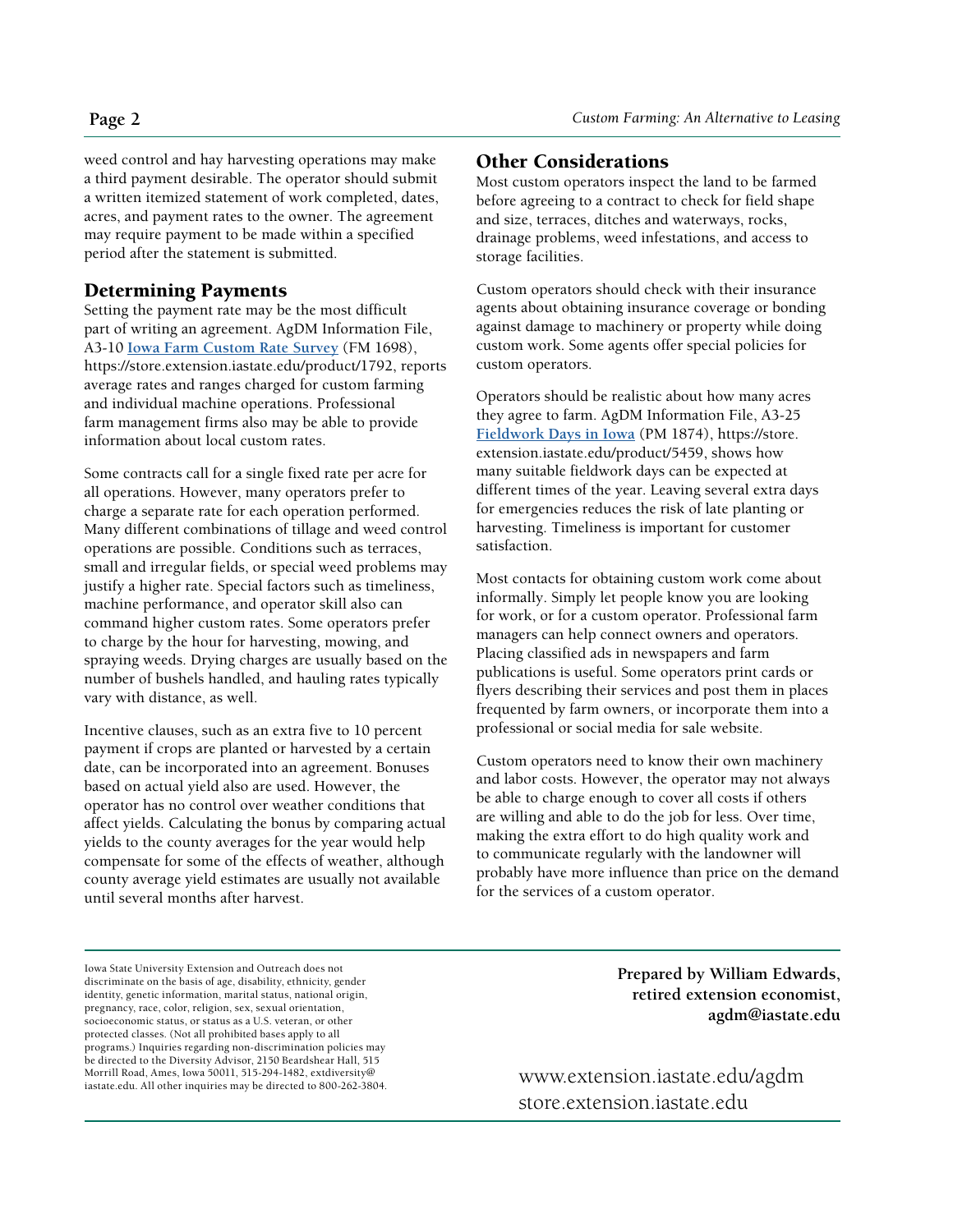# **Custom Farming Contract**

**Year 20**

### **Description of Farm(s)**

Unit 1

Unit 2

Unit 3

Attach additional pages for additional units.

#### **Method of Payment:**

The contractor agrees to submit an itemized written statement of the work completed for payment  $\mathcal{V}$ 

The owner agrees to pay within \_\_\_\_\_\_\_\_\_ days of receipt.

#### **Procurement of Inputs 2/**

| Seed:       |  |
|-------------|--|
| Fertilizer: |  |
| Chemicals:  |  |
| Other:      |  |

## **Other Provisions 3/:**

|            | We agree to the provisions of this contract and we affix our signatures this _______<br>day of |  |
|------------|------------------------------------------------------------------------------------------------|--|
|            | , 20 $\overline{\phantom{a} \phantom{a}}$                                                      |  |
| Contractor | Owner                                                                                          |  |
| Address    | <b>Address</b>                                                                                 |  |

*1/ Specify if payment is by a set date, quarterly, or after completing certain events such as planting or harvesting.* 

*2/ Include who shall be responsible for purchasing the inputs, delivery of inputs and storage of inputs. If the contractor purchases inputs when are they reimbursed? How is the price determined for inputs – cost or* 

*markup? 3/ Parties may wish to include additional details or reference addendums to this document.*